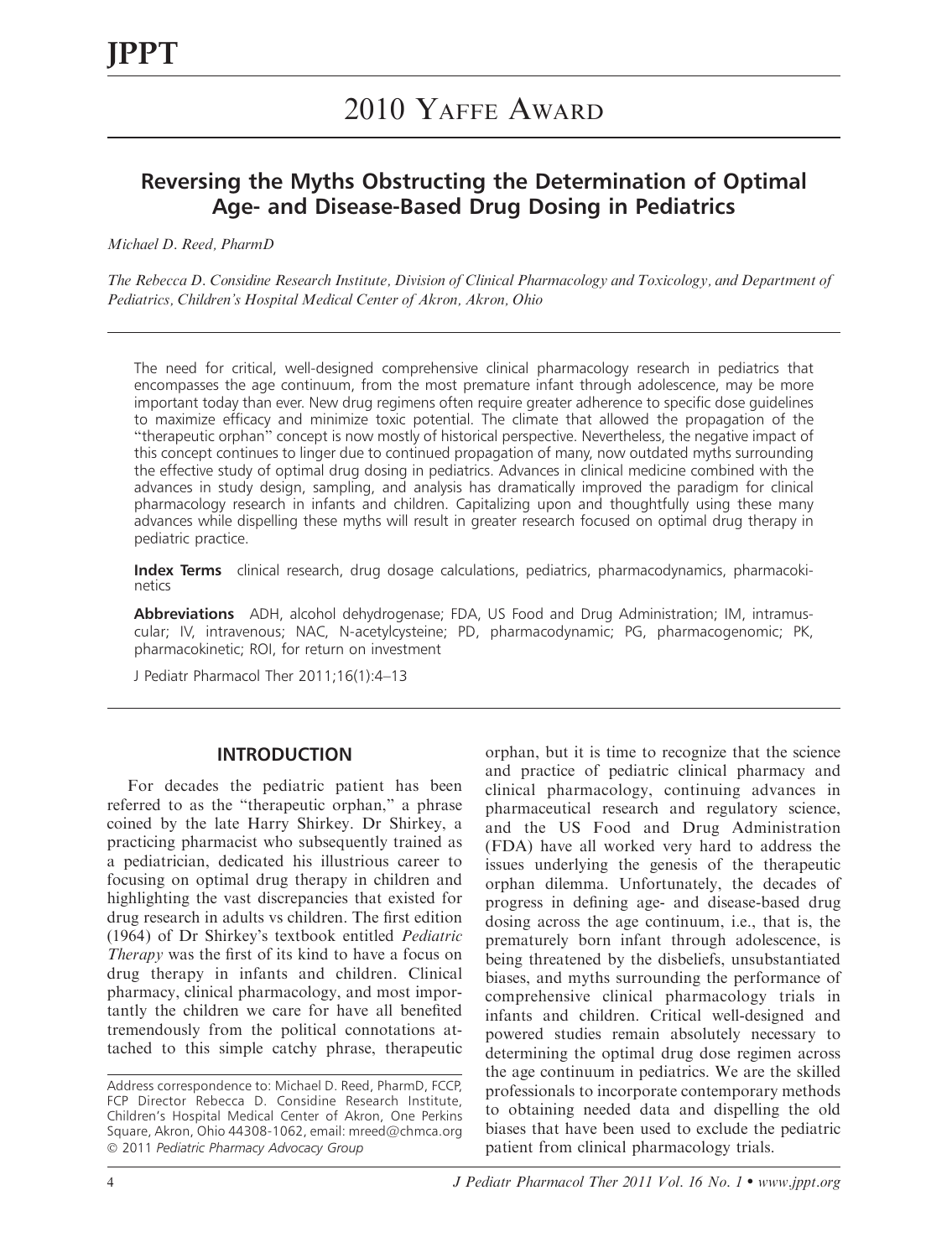Table 1. Myths Obstructing Age- and Disease-Based Drug Research in Pediatrics\*

Patients are Too Vulnerable for Comprehensive Clinical Research

So tiny, so vulnerable

Critically ill very prone to ADR/adverse outcomes

Fear of negative outcome: the politics and media

Too difficult a population for new drug studies

Psychiatry: Risk too large

Healthy volunteers and pediatrics

Pharmacokinetic/Pharmacodynamic Sampling Challenges

Must limit number of samples pediatric vs adult patients

Volume of biologic fluid too limited for complete analysis

Lab methods exceed need and capacity

Population pharmacokinetic and/or modeling is the answer

Clinical Studies Too Difficult To Perform

Consent and assent

Recruitment challenges

Ethics...ethics

Limited trained investigators

Formulations

ADR, adverse drug reaction.

\* Myths and primary rationale to support the myth. These myths are of limited relevance to contemporary clinical pharmacy and clinical pharmacology practice.

# TO STUDY OR NOT TO STUDY SHOULD NO LONGER BE THE QUESTION

Myth: The phrase ''Therapeutic Orphan'' accurately describes the state of pediatric pharmacotherapeutics in the 21st century.

Myth: Severe limitations exist in pediatrics in the number of biologic fluid samples that can be obtained to conduct critical clinical pharmacology research.

Multiple reasons continue to be posed in support of excluding varying age groups from participating in premarket clinical pharmacology drug trials.<sup>1</sup> Many times the exclusion of pediatric subjects from new drug research is premeditated, aggressive, and strong. Common reasons posed continue to include innovator concerns for return on investment (ROI) based on reduced consumption and small market size, the fact that most ''blockbuster drugs'' target adult indications, and a public that at many times is misinformed about the necessity for drug research in children. Furthermore, less substantiated concerns about perceived ethical hurtles and the myths suggesting children are at far greater risk for adverse drug effects and mishaps than their adult counterparts unfortunately remain. These issues are effectively nonissues in contemporary clinical pharmacology research and practice. However, members of our own broad community continue to propagate these myths to rationalize the lack of critical study much to the disservice of our profession.

Advances in science, technology, and clinical pharmacy and clinical pharmacology practice have reversed and resolved many of the concerns outlined previously. These issues are highlighted in Table 1. In the 21st century, marketing issues and ROI are continuing to blur in favor of well-designed and controlled pediatric drug trials. For example, in the past a blockbuster drug like atorvastatin (e.g., Lipitor, Pfizer, Dublin, Ireland) would have limited use in pediatrics (e.g., familial hypercholesterolemia) and, thus, limited innovator interest in defining optimal dosing and safety in older children and adolescence leaving pediatric practitioners to estimate an optimal dose based on multiple characteristics. However, due to the scourge of childhood obesity (pre metabolic syndrome),<sup>2,3</sup> the use of this drug in children has been increasing with innovator ROI. The performance of high-quality controlled clinical trials is really no more difficult in pediatrics than in adults. With certain exceptions a child's physiology is superior to an adult's just based on the lack of underlying disease(s) and long-standing pathologic insults. A child's major organ reserve or responsiveness to insult may be greater than that of an adult, limiting the magnitude of sequelae from an adverse study event. To underscore the negative impact of these myths is the continued, misplaced concerns regarding the number of biologic fluid samples and sample volume limitations inherent in a study of premature and newborn infants. These technical challenges are real but largely overcome by advances in quantitative pharmacology using highly sensitive and accurate analytic methodologies (e.g., HPLC-MS-MS) that accommodate very small sample volumes from highly instrumented infants. The bedside skill set involved in obtaining and processing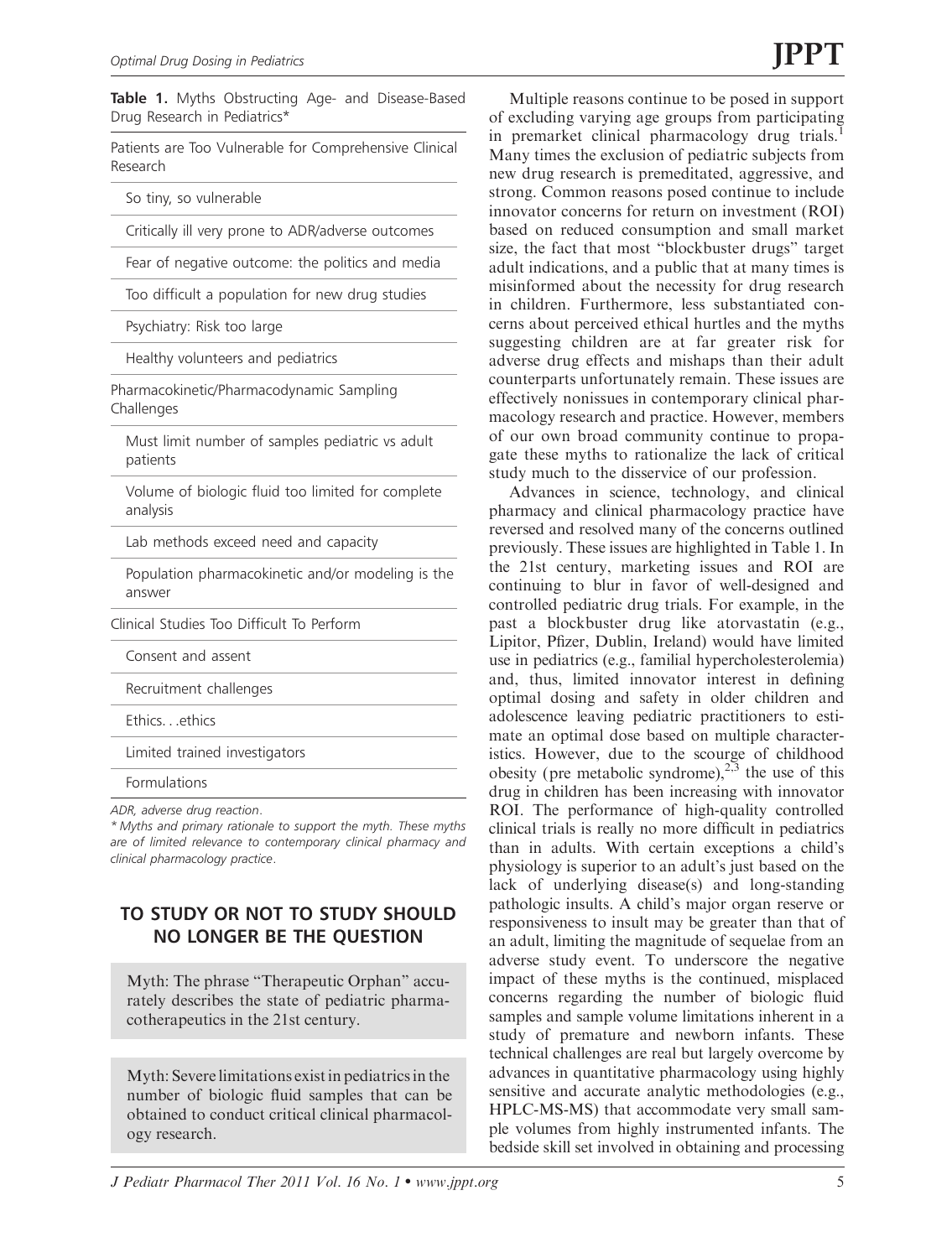Table 2. Challenges of Pediatric Drug Trials With an Emphasis on CYP3A Phenotyping\*

CYP3A probes of interest

Midazolam clearance rate

Erythromycin breath test

Possible combined CYP3A-P-GP probe

Developmental challenges

Developmental changes in drug disposition pathways (e.g., ADME)

Other patient factors (e.g., disease state)

Ethical challenges

Limitations of nontherapeutic (probe) drug studies

Sampling limitations if any

Challenges to adapt CYP3A phenotyping for use in children

Midazolam clearance rate

Administration as part of therapeutic use

Limited sampling schemes and urinary drug metabolite rations: not useful?

Conclusion: feasible probe

Erythromycin breath test

Validity in adults

Stable isotope-labeled erythromycin to avoid radioactivity

Conclusion: probably not useful

Practical challenges

Probe drug administration

Adult IV formulations: risk for dosing errors in children

Lack of oral formulations: risk for GI damage or erratic/poor absorption

No consistency in formulation characteristics

Sampling

Need for sensitive and precise analytical methodologies

Need for central line/urinary catheter: may impact patient recruitment

Need for age-appropriate sampling methods (e.g., urine and breath)

ADME, absorption, distribution, metabolism and elimination; GI, gastrointestinal; IV, intravenous; P-GP, P-glycoprotein. \* Adapted from Reference 4.

these very small volumes from clinically used indwelling devices without compromising sterility circulatory access, or inducing any patient harm, has been available for decades.

The pharmacogenomic (PG) era has fostered its own set of challenges to universal application in pediatric clinical research and practice. An example of pertinent issues relative to CYP 3A4 phenotyping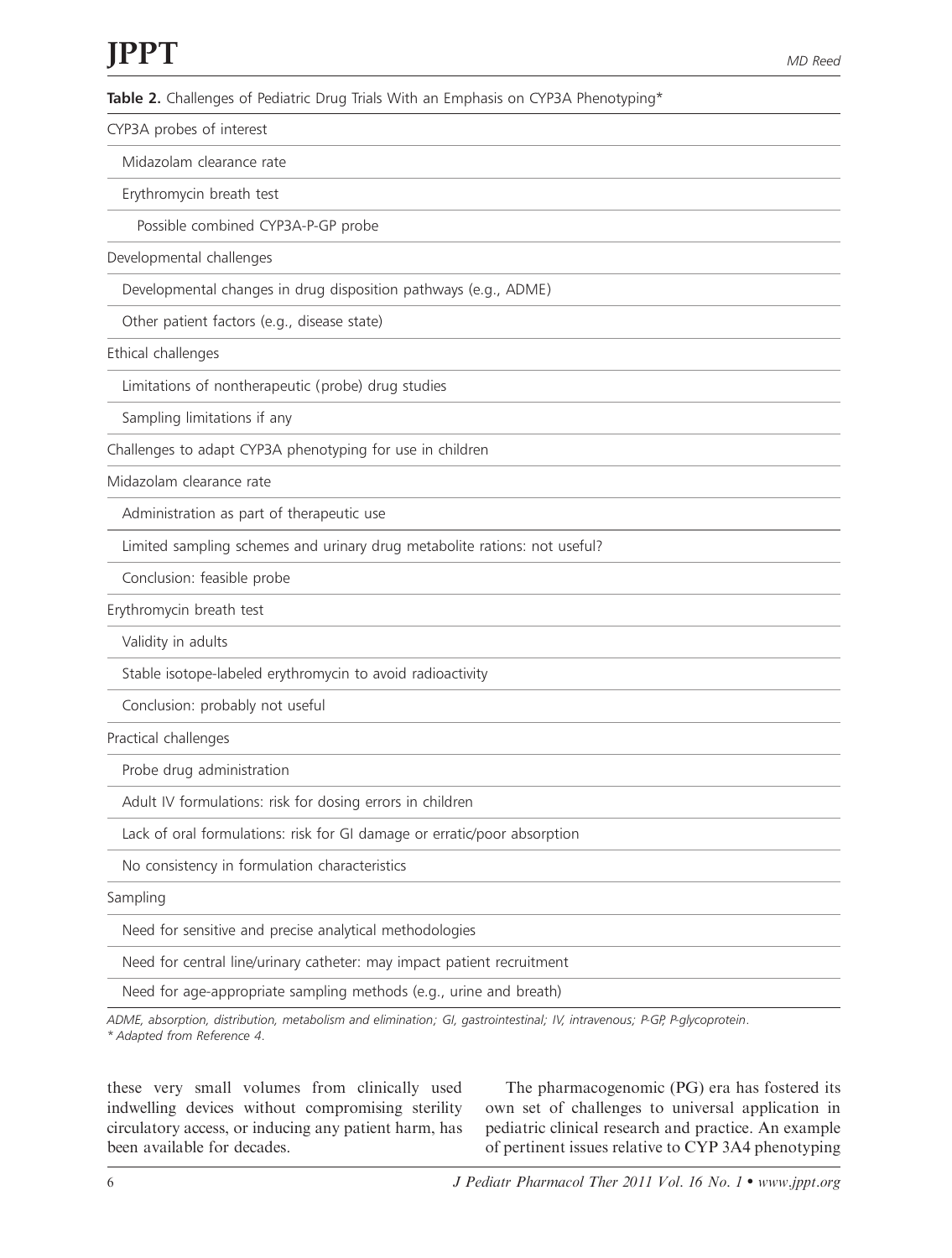Table 3. Different Methodologies for Pharmacokinetic Study Sampling and Analysis

|  |  | Standard aggressive patient sampling strategy |  |   |  |  |
|--|--|-----------------------------------------------|--|---|--|--|
|  |  |                                               |  | _ |  |  |

Population-based PK models

Physiologically based PK models

In silico modeling

Overall need for a seamless integration of the PK-PD-PG profiles

PD, pharmacodynamic; PG, pharmacogenomic; PK, pharmacokinetic.

for pediatric drug trials is outlined in Table  $2<sup>4</sup>$  Like the fundamental challenges inherent to pharmacokinetic (PK) and pharmacodynamic (PD) studies, these challenges are largely addressed with current knowledge, capabilities, and capacity. The questions that remain lie in defining the true applicability of PG across the age spectrum. A recent description of a pharmacist-managed PG service within a cancer treatment facility<sup>5</sup> demonstrates the evolving nature of incorporating PG into routine practice. This is an important caveat in pediatric practice as, with the exception of select cancer chemotherapies,<sup>6</sup> PG has very limited utility in pediatric practice today.<sup>7</sup>

What positions can we and should we take relative to dispelling these past myths and moving forward? First is to recognize that these previously legitimate barriers and challenges to comprehensive clinical research in pediatrics have been largely overcome and are rarely relevant today. Highly skilled pediatric trained investigators and programs of excellence exist for the performance of the most intricate clinical research in the most fragile of pediatric patients. There are no longer legitimate excuses to negating the performance of knowledgetargeted ontogenic research trials. Our posture should be there are very few pediatric patients across the entire age spectrum, including the most premature infant or critically ill child, who should be excluded from a well-designed, controlled clinical pharmacology trial when directed by trained pediatric researchers and practitioners. Today we should be asking ourselves why a specific pediatric patient is not eligible for enrollment into a clinical trial rather than why he or she should be excluded. Only with such a posture and perspective can the adopted therapeutic orphan blossom into a fully fledged ''citizen''! A caveat: An important issue usually not addressed in dose finding, FDA label determining clinical drug trails in pediatrics is the long-term effects ( i.e., 5, 10 or 30 years of daily and repeated drug administration in the developing

child through various stages of adulthood). Does age at the time of initiating therapy matter? This is an important knowledge gap that must be addressed in defining the comprehensive paradigm of clinical drug research across the age continuum.

### PHARMACOKINETIC STUDY DESIGN: ONE SIZE DOES NOT FIT ALL

Debate has and continues to persist among clinical pharmacists, clinical pharmacologists, and clinical pharmacometricians $\delta$  regarding the optimal methodology to research protocol construct and data analysis for PK studies in children. $8-11$ Unfortunately, the emotion instilled into the argument for the need for limited sampling strategies $12,13$  with its inherent limitations as an excuse for the performance of less rigorous pediatric PK trials is unsubstantiated. Such a platform is ill conceived and probably irrelevant today when most patients are effectively instrumented and analytical chemistry methodologies accommodate very small biologic fluid volumes allowing multiple samples in even the smallest of patients. I do not desire to trivialize the complexity of sample collection, sterile technique, logistics, and expense but to simply underscore the need to address real limitations and move on from previous obstacles that are now largely solved. Numerous approaches to patient sampling to derive the most accurate ageappropriate PK data exist, some of which are outlined in Table 3. It would appear that each of these strategies has their advantages and disadvantages and the optimal approach depends on the research question and specific patient population. It would also seem that the best study design may incorporate the fundamental tenets of each of the strategies outlined in Table 3.

Traditional PK studies involve multiple repeated sampling usually over a dosing interval providing the greatest confidence of describing the drug's PK profile in a specific patient at the time of study. The applicability of such individual data to the larger patient population has always been a source of debate. Examples of such PK study design is easily found for many drugs in children, particularly where investigators attempt to determine the PKdefined drug dose in a defined age group expecting to extrapolate the data to other children of similar age and disease severity. Many of my own initial research initiatives incorporated such a sample-rich approach to determine drug PK, specifically for drugs such as moxalactam,<sup>14</sup> ranitidine,<sup>15</sup> piperacillin,<sup>16</sup> vancomycin,<sup>17</sup> imipenem and cilistatin,<sup>18</sup> ceftizoxime,<sup>19</sup> meropenem,<sup>20</sup> teicoplanin,<sup>21</sup> azithromycin,<sup>22</sup> cefepime,<sup>23</sup> metoclopramide,<sup>24</sup> and select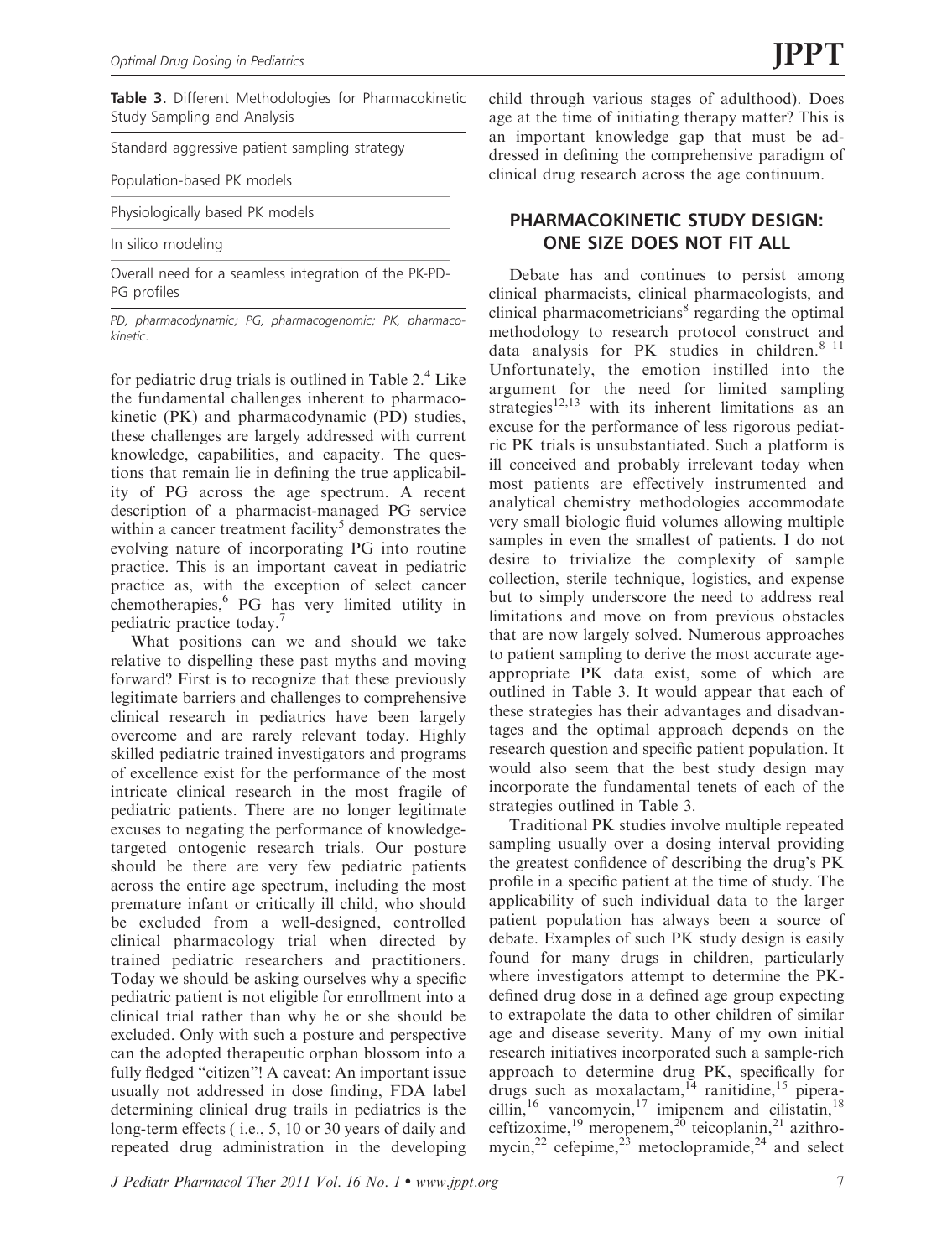antidepressants. $25,26$  These studies involved single dose but more often combined sample-rich first dose and steady-state PK evaluations to better determine parameter stability and variability with age (e.g., day of life influence in the case of very premature infants) and disease progression. Furthermore such paired first and multidose evaluations confirmed the linear or nonlinear character of the disposition characteristics for specific age groups. Despite the inherent limitations of relatively small sample sizes for specific age groups, the value of these data were important in describing an individual drug's PK profile and the variability inherent in each PK parameter. The ultimate precision of the PK data were ''close enough for horse shoes!!'' but, most importantly, were bedside applicable with real clinical results.<sup>27–33</sup> The value of these initial, sample-rich PK studies served as the foundation for subsequent dose and dose regimen refinement using alternate population-based methodologies allowing for the construction of more creative and possibly more accurate dosing regimens in expanded age groups of varying disease severity.

Lastly, an important area often overlooked in pediatric PK evaluations is the intramuscular (IM) route of drug administration. There is no question that the intravenous (IV) route is preferred both for assurance of adequate bioavailability as well as administration control and patient comfort. Nevertheless in select clinical scenarios including the emergent situation or the need to initiate prompt drug therapy to an infant or child in an adult health care facility unaccustomed to caring for the child, the IM route remains a viable alternative to no dose due to inability to obtain IV access. In the absence of substantial abnormalities in circulation, the IM route of drug administration can ensure sufficient drug dose for initial emergent drug administration. Our data with cefepime demonstrated similar PK disposition and exposure with IV and IM administration.<sup>23</sup> When possible the IM disposition should be evaluated with and without the coadministration of a local anesthetic (e.g., lidocaine). The use of lidocaine is of particular importance for drugs known to be particularly painful (from drug irritation and/or volume) after IM injection. The elegant study assessing ceftriaxone IM disposition when administered with and without lidocaine is a model for such an assessment.<sup>34</sup>

Fixed dose drug combinations have a certain appeal to many in the health care field. A single drug preparation is easier to administer negating multiple

administrations, may improve patient compliance, save time associated with drug administration, and depending upon market forces may be less expensive than the individual components. Some of these issues have greater relevance to pediatrics than others (e.g., simplicity of administration, compliance), but most combination drugs used in pediatrics reflect specific drug requirements. The most popular include the antibiotics ticarcillin and clavulanic acid, piperacillin and tazobactam, and amoxicillin and clavulanic acid, which incorporate a b-lactamase inhibitor to protect the accompanying antibiotic from destruction by the primary mechanism of pathogen resistance.<sup>35,36</sup> Similarly, the antibiotic imipenem is cleared primarily via the kidney but is also destroyed within the kidney by renal dihydropeptidase. To prevent imipenem renal inactivation, cilistatin, a dihydropeptidase inhibitor, is coadministered to reduce the degree of renal imipenem destruction preventing a renal nidus for continued systemic infection and maintain the drug's efficacy for the treatment of renal bacterial infections.<sup>18</sup> All of these agents and others<sup>37</sup> are manufactured in a defined ratio of the amounts of the 2 components targeting specific ratios of 1 drug to the other within the body. Unfortunately, these combination drugs are usually manufactured at dose ratios defined for adults and not children. The best example of this is our data evaluating the first dose and linked multidose PK characteristics of imipenem and cilistatin in premature infants during the first week of life. $18$  The cilistatin concentrations determined in these infants far exceeded those observed in adults with similar weight adjusted dosing as well as the concentrations necessary to inhibit renal dihydropeptidase. Nevertheless, the dose ratio remained constant targeting the perceived in vivo optimal ratio for adults. A similar disparate finding in the ratio for a 2-drug combination was observed for ticarcillin and clavulanate<sup>32,35</sup> and piperacillin and tazobactam.36 The clinical relevance for these in vivo concentration disparities is limited due to all the drugs' wide safety margins. Nevertheless, this fortunate circumstance of a wide safety margin does not negate the need for age-appropriate dose combinations for these agents. A classic example where a fixed dose ratio can lead to deleterious effects is our experience with the orally administered combination drug amoxicillin-clavulanate. The initial amoxicillin-clavulanate (Augmentin, GlaxoSmithKline, Triangle Park, NC) formulation incorporated a clavulanate dose much higher than needed and was associated with increased intestinal intolerance to the extent the product was reformulated to include a lower yet still just as effective clavulanate dose. Again, we were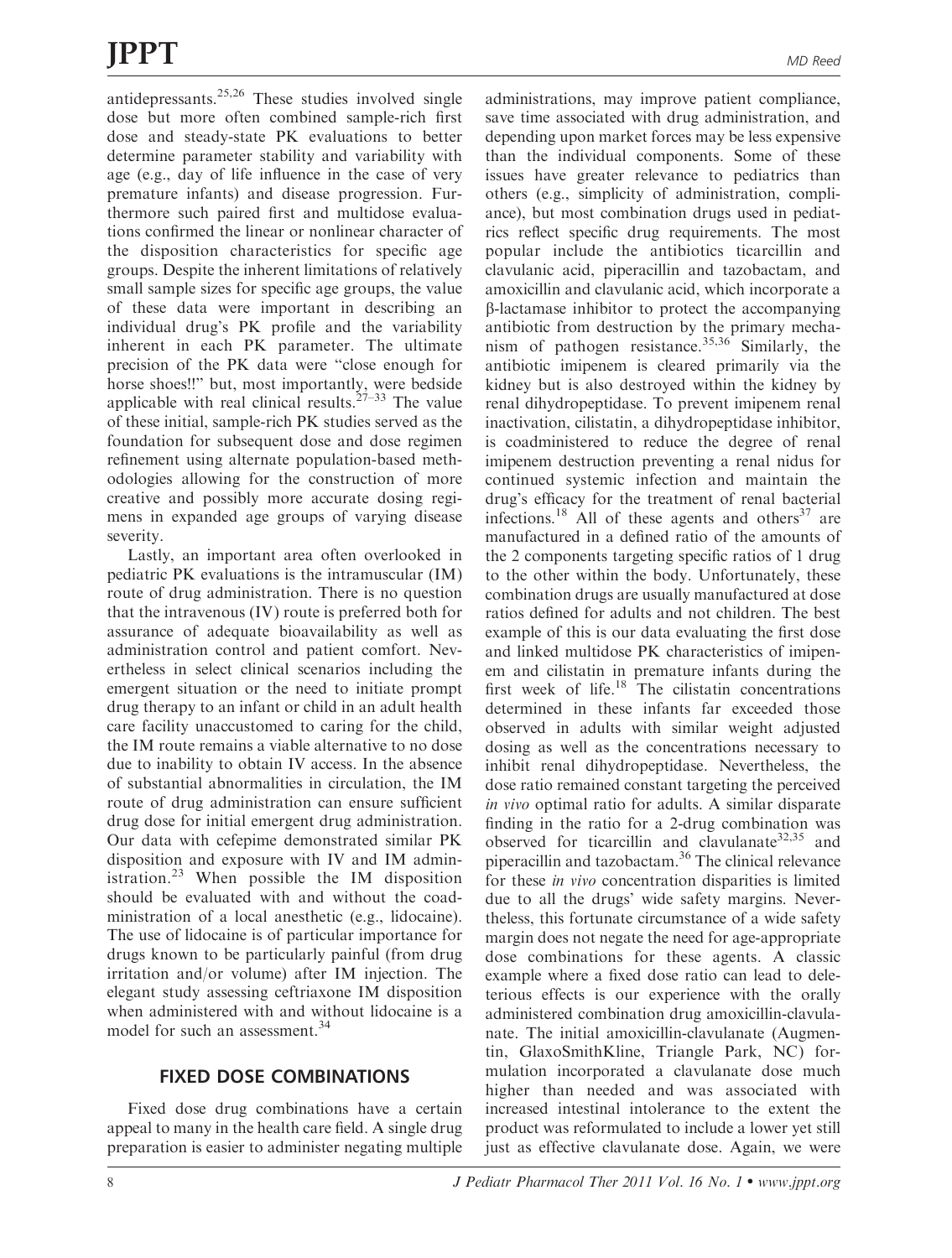fortunate that the side effects associated with ageinappropriate dose ratios were limited—it does not negate our responsibility to continue to strive for age-appropriate dose ratios for combination products or simply have the agents available as individual agents for individualized pediatric dosing.

## CAPITALIZING ON THE OPPORTUNITY TO DETERMINE DRUG DISTRIBUTION CHARACTERISTICS: THE PHARMACODYNAMIC CORRELATE

Pharmacokinetics as an applied discipline in pediatrics and adults is well established within the research and clinical realms. The PK characteristics and overall disposition profiles for most drugs have been well characterized for many of the routinely used drugs administered to infants and children of all ages. Less developed is our understanding of the PD profiles and how an agent's PK and PD profiles seamlessly and optimally integrate. Numerous factors underlie the difficulty in determining PD data in humans including lack of predictable biomarkers, ability to access the intact cellular mechanism, volume of biologic matrix, and others. Another important reason for this lack of PD sophistication is the common need for invasive techniques to determine drug distribution to the presumed target receptor site, if such anatomic sites are accessible. Considering that 60% to 70% of routine drug therapy in pediatrics involves infectious diseases treated by antimicrobial drugs, a great opportunity exists to assess drug distribution characteristics relative to the target receptor, the pathogen. Classic examples in pediatrics involve assessment of drug penetration into the central nervous system (e.g., meningitis, encephalitis), the lung (pneumonia—cystic fibrosis), and other socalled sanctuary sites for select chemotherapy drugs. Critical assessment of antimicrobial drug penetration into these anatomic sites not only allows assessment of specific drug PK-PD and disease interactions but provides a confirmatory pathway for assessment of drug physiochemical characteristics and body disposition. The best example form our work has been antibiotic concentrations within the cerebrospinal fluid<sup>27,38</sup> and sputum<sup>39</sup> as a surrogate for lung fluid drug concentrations in patients with cystic fibrosis. When possible these special biologic fluids should be repeatedly sampled over a specific dosing interval, preferably under steady-state conditions and compared with simultaneous assessment of classic systemic disposition characteristics. Such evaluations permit an assessment of not only total (and free) absolute concentration within the target

biologic compartment but also the time course for penetration and elimination. Capitalizing upon the opportunity to obtain multiple cerebrospinal fluid concentrations in children undergoing ventriculoperitoneal shunt revisions we were able to assess the disposition characteristics of ceftriaxone central nervous system disposition.<sup>27</sup>

## OPTIMAL DOSE RECOMMENDATIONS FOR CHILDREN: KEEPING THE QUESTIONS ALIVE

Myth: Drugs not FDA approved for use in children should not and cannot be used in children and their therapy costs should not be reimbursed.

As accurate drug disposition data for a large spectrum of drugs comprising many different drug classes including their physicochemical and metabolic characteristics continues to increase, the actual amount and sophistication of dosing data relative to specific age groupings continues to be suboptimal. Pharmaceutical companies who remain the primary innovators of new drugs and providers of grant funding for PK and PD research in children still, with few exceptions, target their drug development plan to complete necessary adult data for FDA approval before completing or, at times, even initiating pediatric trials. This data gap has and continues to pose challenges for the pediatric practitioner who wants to use the newest advanced therapy available for adults in their pediatric patients but is frustrated by the limited dosing data one can rely upon. This dilemma, though real and limits optimal drug dosing in varying age groups, is often used to deny, even today, drug use in children by the age-old saying ''this drug cannot be used in children because it is not FDA approved for use in children.'' Although the use of this false and inappropriately applied shield is decreasing, we as a profession must cease its use and bury it for one final time. The reality is the drug may not be labeled by the FDA for use in pediatrics but any licensed professional within the scope of his or her practice can use any medication deemed appropriate for a particular patient consistent with the standards of medical care in his or her community. Our insight and training often allows us to define projected optimal doses and most importantly the dynamic monitoring strategy for efficacy and tolerability with the limited data available for the pediatric patient. This concept may be very obvious to the readers of this journal, but it sadly remains a source of denying drug therapy for children and we must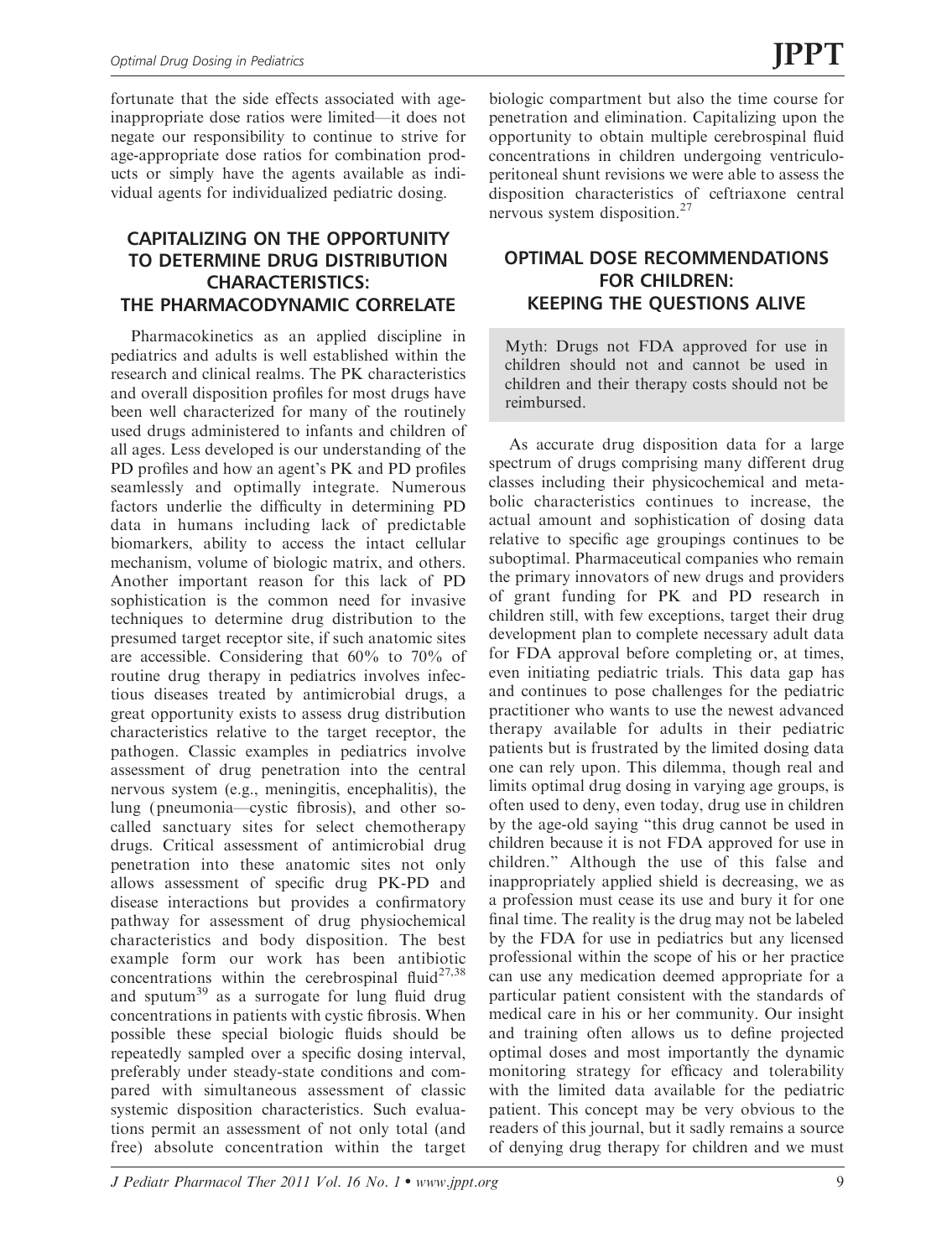do all we can to eliminate this misinterpretation of current regulations.

Myth: FDA-labeled doses reflect the optimal dose and dose regimen—the antidote experience.

Examples of scenarios outlined previously where our training and experience afford us the ability to either define the pediatric drug development plan or question and project optimal pediatric doses are zolpidem for primary sleeping disorders in children, $40,41$  N-acetylcysteine (NAC) for acetaminophen overdose as noted by Kociancic and Reed<sup>42</sup> and Blackford and colleagues (unpublished data), and fomepizole for toxic alcohol intoxication.<sup>43</sup> Zolpidem, the most commonly prescribed soporific in the world with many appealing pharmacologic characteristics, appeared to have similar desirable characteristics for children with sleeping disorders. Unfortunately, no specific data were available to support its safe and effective use in children. To address this deficiency we developed a comprehensive drug development plan to define the optimal dose within the target age groupings 8 years and older. To our dismay, our zolpidem development plan was paused by concerns that ''children do not have primary sleep disorders'' and that sleep medications are uncommonly prescribed. More ridiculous was the notion that parents would only give sleep medications to their children to minimize their need for parenting! So prior to initiating the zolpidem development plan the many diverse drugs used as sleeping medications were reviewed and included in a Clinical Therapeutics Research supplement addressing the state of the art of sleep disorders in children.<sup>44</sup> Once this obstacle was overcome, the zolpidem development studies were performed revealing the very interesting findings of failure to reduce latency to sleep using objective, validated criteria in children 6 to 17 years of age and, even more unexpected, differing dose tolerability profile between age groups. Simply proving the centuries old adage: Do the controlled trial!

Another therapeutic area for which limited drug dosing data exist is that for poisoning antidotes. This is very interesting when one considers most accidental poisonings addressed by the national poison control network involve children 5 years or younger. In practice however, antidote dosing information is often limited for individuals of all ages and simply reflective of the very complicated nature of antidote research in humans during an emergent and possibly life-threatening episode. Such studies are understandably very difficult regardless of subject age. As a result, antidote dose

selection may not be determined by the performance of robust, critical dose response studies and are further hampered by the potential for animal to human discordance in disposition and receptor characteristics. Sometimes this limitation is simply overcome by empirically increasing the dose and/or dose interval as is the case with oral NAC for the treatment of acute acetaminophen poisoning.<sup>42</sup> Understanding the metabolic disposition characteristics of acetaminophen relative to time and subject age linked to the molecular basis for toxicity raises serious questions with current antidote dose and a therapy duration that is long beyond the time when no toxic acetaminophen metabolite exists to bind to glutathione-deficient hepatocytes. These PK-PD facts continue to challenge current oral NAC dose recommendations and are further supported by the much shorter IV regimen. $42$  A similar situation exists for fomepizole, a highly effective competitive antagonist of alcohol dehydrogenase (ADH) used for the treatment of toxic alcohol ingestions, for example, methanol (windshield washer fluid) and ethylene glycol (automobile antifreeze). The affinity of fomepizole for ADH is more than 8000 times that of the natural substrate ethanol, underscoring the potency of the compound for ADH and its ability to block ADH conversion of methanol and ethylene glycol to their toxic metabolites, formic acid and glycolic acids, respectively. Current dose guidelines appear to incorporate apparent confusion from disparate PK and PD data from animals to humans, which may have also been exacerbated by misapplication of early toxicity profiles with the more toxic 4-methylpyrazole analogues all unrelated to fomepizole. Critical analysis of the available animal and human data $43$  does not support current dose recommendations and appears to clarify confusion regarding CYP 2E1 metabolism (enzyme induction vs stabilization), clear zero-order PK profile across a dose range, and serious questions regarding the need to lower the dose for 2 days after an initial loading dose to then increase the dose again. This unnecessary dosing strategy in an increasingly downsized medical team approach is a formula for dose errors. Fortunately, fomepizole has a wide safety margin; other than its high cost, lower doses equal lower costs. These experiences underscore the importance of our professions to continue to question the precision of recommended dosing regimens across the age spectrum using all basic and clinical pharmacology data available to better refine the PK-PD and soon to be integrated PK-PD-PG profile for optimal dosing. Furthermore, these experiences also underscore the need to continually, critically evaluate available data for its application to children of all ages and the value of incorporating in vitro, in vivo, animal to human data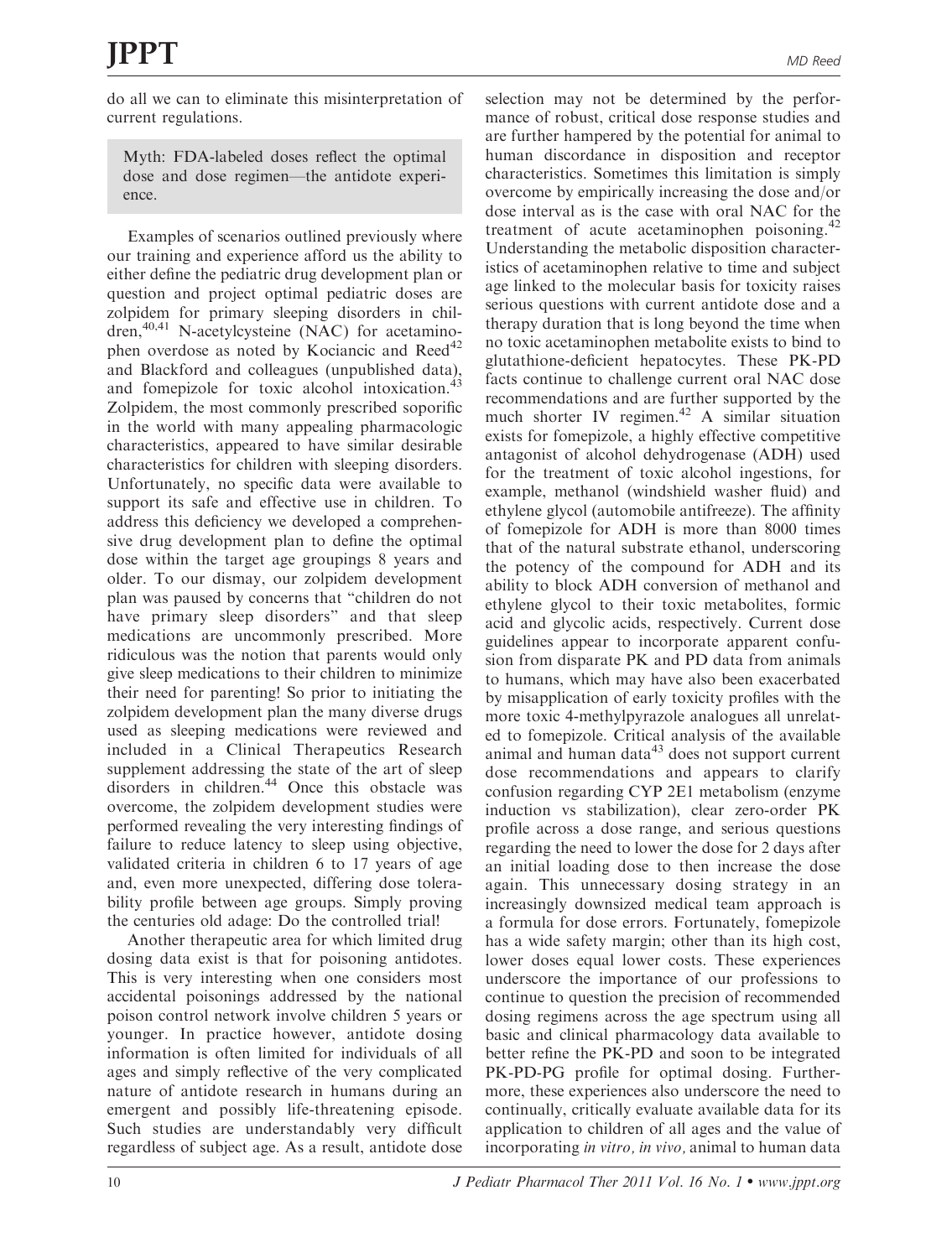by applying confirmed age-dependent clinical pharmacology principles.

#### **CONCLUSION**

Many old myths surrounding the performance of highly sophisticated, critical, clinical pharmacology research in infants and children encompassing the spectrum of disease severity continues to hamper moving forward such research in a robust manner. The ''Therapeutic Orphan'' has been adopted, matured, probably graduated college, and is out having fun! Let's move beyond this mental obstacle, embracing the tool box and skill sets our training and experience have provided us to design and undertake effective clinical pharmacology research for drug use in pediatrics. Let's leave the past and aggressively address the challenges before us today and tomorrow. The availability of child-appropriate, palatable drug formulations (e.g., liquid, chewable, wafers) that are chemically stable under the most challenging of storage conditions (e.g., without clean water and refrigeration) can have such a dramatic impact on quality of life and even survival for an enormous number of children worldwide. Improved compliance by not only the child but the linked caregiver through medication education performed right in the pharmacy at the time of dispensing and counseling will also produce measurable results. The next frontier of applied PG, "personalized medicine" in pediatric practice is and will be a major challenge in defining appropriate therapeutic guidelines but most importantly ensuring the application of what PG has to offer into a proper perspective. PG is not the final answer; it is just another tool when combined with other important drug facts. The PK-PD-PG profiles allow us to better define an optimal dose regimen. Unfortunately, the hype for PG far exceeds its present utility for most pharmacotherapeutic interventions in pediatric practice.<sup>7</sup> We as the clinical pharmacology professionals need to ensure proper utilization and application of PG just as we had for PK and PD assessments. When we do, the major beneficiaries are the children we have the privilege to serve.

**DISCLOSURE** The author declares no conflicts or financial interests, equipment, employment, or gifts in any product or service mentioned in the manuscript. The research described in this manuscript was supported by grants provided by the drugs innovator(s), select public grants (e.g., NICHD Pediatric Pharmacology Research Unit network), and institutional support. Specific funding sources for individual agents described are detailed in the original publication(s) cited within the manuscript and listed in references.

ACKNOWLEDGMENTS The research described in this presentation would not have been possible without the trust, support, bravery, and constant encouragement of so many families, parents, grandparents, and sick children, all selfless, who simply wanted to make things better for the next sick child. I have also had the great fortune to work with so many brilliant colleagues, near and far, from around the world who taught me so much about applied clinical pharmacology and about life, who possess an unwavering dedication to the care of all children, and who have extended to me unconditional friendship with a measure of extreme tolerance for my many fallacies. I have been so privileged to interface with them and work with them and I continue to learn from them. I want to thank the PPAG for bestowing upon me this tremendous honor and to my family who have selflessly sacrificed much in their unwavering support.

### **REFERENCES**

- 1. Koren G, Kearns GL, Reed M, et al. Use of healthy children as volunteers in drug studies: the ethical debate. Clin Pharmacol Ther. 2003; 73(3):147–152.
- 2. Lane JR, Ben-Shachar G. Myocardial infarction in healthy adolescents. Pediatrics. 2007; 120(4):e938–e943.
- 3. Rotteveel J, Felius A, van Weissenbruch MM, et al. Insulin resistance and metabolic syndrome in obese children referred to an obesity center. J Pediatr Endocrinol Metab. 2010;23(9): 943–951.
- 4. deWildt SN, Shinya I, Koren G. Challenges for drug studies in children: CYP3A phenotyping as example. Drug Discov Today. 2009;  $14(1-2):6-15.$
- 5. Crews KR, Cross SJ, McCormick JN, et al. Development and implementation of a pharmacist-managed clinical pharmacogenetics service. Am J Health Syst Pharm. 2011;68(2):143– 150.
- 6. Badquemont L, Alfirevic A, Amstutz U, et al. Practical recommendations for pharmacogenomics-based prescription: 2010 ESF-UB Conference on pharmacogenetics and pharmacogenomics. Pharmacogenomics. 2011;12(1): 113–124.
- 7. Reed MD, Bestic M. Pharmacogenomics in 2011: navigating the maze to the bedside. eJournal Am Coll Osteopath Pediatr. 2011; Jan.
- 8. Neely M, Jelliffe R. Practical, individualized dosing: 21st century therapeutics and the clinical pharmacometrician. J Clin Pharmacol. 2010;50(7):842–847.
- 9. Anderson BJ, Allegaert K, Holford NHG. Population clinical pharmacology of children: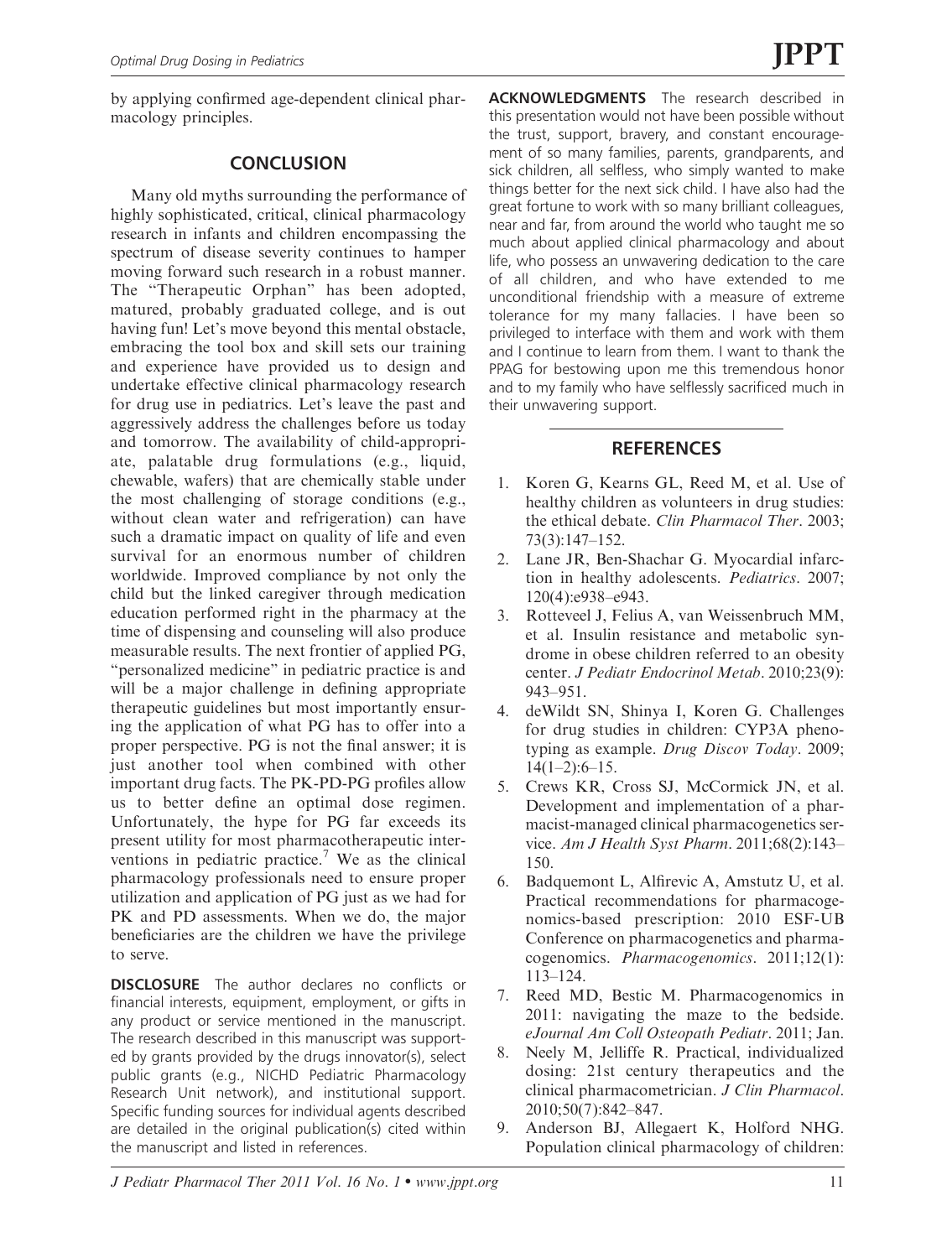general principles. Eur J Pediatr. 2006;165(11): 741–746.

- 10. Anderson BJ, Allegaert K, Holford NHG. Population clinical pharmacology of children: modeling covariate effects. Eur J Pediatr. 2006; 165(12):819–829.
- 11. Bouzom F, Walther B. Pharmacokinetic predictions in children by using the physiologically based pharmacokinetic modeling. Fundam Clin Pharmacol. 2008;22(6):579–587.
- 12. Panetta JC, Iacono LS, Adamson PC, et al. The importance of pharmacokinetic limited sampling models for childhood cancer drug development. Clin Cancer Res. 2003;9(14): 5068–5077.
- 13. Drusano GL, Forrest A, Snyder MJ, et al. An evaluation of optimal sampling strategy and adaptive study design. Clin Pharmacol Ther. 1988;44(2):232–238.
- 14. Reed MD, Aronoff, SC, Myers, CM, et al. Developmental pharmacokinetics of moxalactam. Antimicrob Agents Chemother. 1983: 24(3):383–387.
- 15. Blumer JL. Rothstein FC, Kaplan BS, et al. Pharmacokinetic determination of ranitidine pharmacodynamics in pediatric ulcer disease. J Pediatr. 1985;107(2):301–306.
- 16. Reed MD, Myers CM, Yamashita TS, et al. Developmental pharmacology and therapeutics of piperacillin in gram-negative infections. Dev Pharmacol Ther. 1986;9(2):102–114.
- 17. Reed MD, Kliegman RM, Weiner JS, et al. The clinical pharmacology of vancomycin in seriously ill preterm infants. Pediatr Res. 1987; 22(3):360–363.
- 18. Reed MD, Kliegman RM, Yamashita TS, et al. The clinical pharmacology of imipenem and cilastatin in premature infants during the first week of life. Antimicrob Agents Chemother. 1990;34(6):1172–1177.
- 19. Reed MD, Gooch WM, Minton S, et al. Ceftizoxime disposition in neonates and infants during the first six months of life. DICP Ann Pharmacother. 1991;25(4):344–347.
- 20. Blumer JL, Reed MD, Kearns GL, et al. Sequential single-dose pharmacokinetic evaluation of meropenem in hospitalized infants and children. Antimicrob Agents Chemother. 1995; 39(8):1721–1725.
- 21. Reed MD, Yamashita TS, Myers CM, et al. The pharmacokinetics of teicoplanin in children. J Antimicrob Chemother. 1997;9(6):789– 796.
- 22. Stevens RC, Reed MD, Shenep JL, et al. Pharmacokinetics of azithromycin after singleand multiple-doses in children. Pharmacotherapy. 1997;17(5):874–880.
- 23. Reed MD, Yamashita TS, Knupp CK, et al. The pharmacokinetics of intravenously and intramuscularly administered cefepime in infants and children. Antimicrob Agents Chemother. 1997;41(8):1783–1787.
- 24. Kearns GL, van den Anker J, Reed MD, et al. Pharmacokinetics of metoclopramide in neonates. J Clin Pharmacol. 1998;38(2):122–128.
- 25. Findling RL, Reed MD, Myers C, et al. Paroxetine pharmacokinetics in depressed children and adolescents. J Am Acad Child Adolesc Psychiatry. 1999;38(8):952–959.
- 26. Findling RL, Preskorn SH, Marcus RN, et al. Nefazodone pharmacokinetics in depressed children and adolescents. J Am Acad Child Adolesc Psychiatry. 2000;39(8):1008–1016.
- 27. Reed MD, Rekate HL, Aronoff SC, et al. Single dose plasma and cerebrospinal fluid pharmacokinetics of ceftriaxone in infants and children. Clin Pharm. 1983;2(6):558–563.
- 28. Aronoff SC, Murdell D, O'Brien CA, et al. Efficacy and safety of ceftriaxone in serious pediatric infections. Antimicrob Agents Chemother. 1983;24(5):663–666.
- 29. Aronoff SC, Reed MD, O'Brien CA, et al. Comparison of the efficacy and safety of ceftriaxone to ampicillin/chloramphenicol in the treatment of childhood meningitis. J Antimicrob Chemother. 1984;13(2):143–151.
- 30. Aronoff SC, Soles PV, Reed MD, et al. Evaluation of latamoxef as initial therapy of bone and joint infections in childhood. Chemotherapy. 1984;30(5):337–344.
- 31. Reed MD, Stern RC, O'Brien CA, et al. A randomized double-blind evaluation of ceftazidime dose ranging in hospitalized patients with cystic fibrosis. Antimicrob Agents Chemother. 1987;31(5):698–702.
- 32. Reed MD, Yamashita TS, Blumer JL. Pharmacokinetic-based ticarcillin/clavulanic acid dose recommendations for infants and children. J Clin Pharmacol. 1995;35(7):658–665.
- 33. Reed MD, O'Brien CA, Aronoff SC, et al. Ceftazidime as initial therapy for suspected bacterial infections in hospitalized pediatric patients. Antimicrob Agents Chemother. 1984; 26(3):318–321.
- 34. Patel IH, Weinfeld RE, Konikoff J, et al. Pharmacokinetics and tolerance of ceftriaxone in humans after single-dose intramuscular administration in water and lidocaine diluents. Antimicrob Agents Chemother. 1982;21(6): 957–962.
- 35. Reed MD. Rational prescribing of extendedspectrum penicillin beta-lactamase inhibitor combinations: focus on ticarcillin/clavulanic acid. Ann Pharmacother. 1998;32(1):S17–S21.